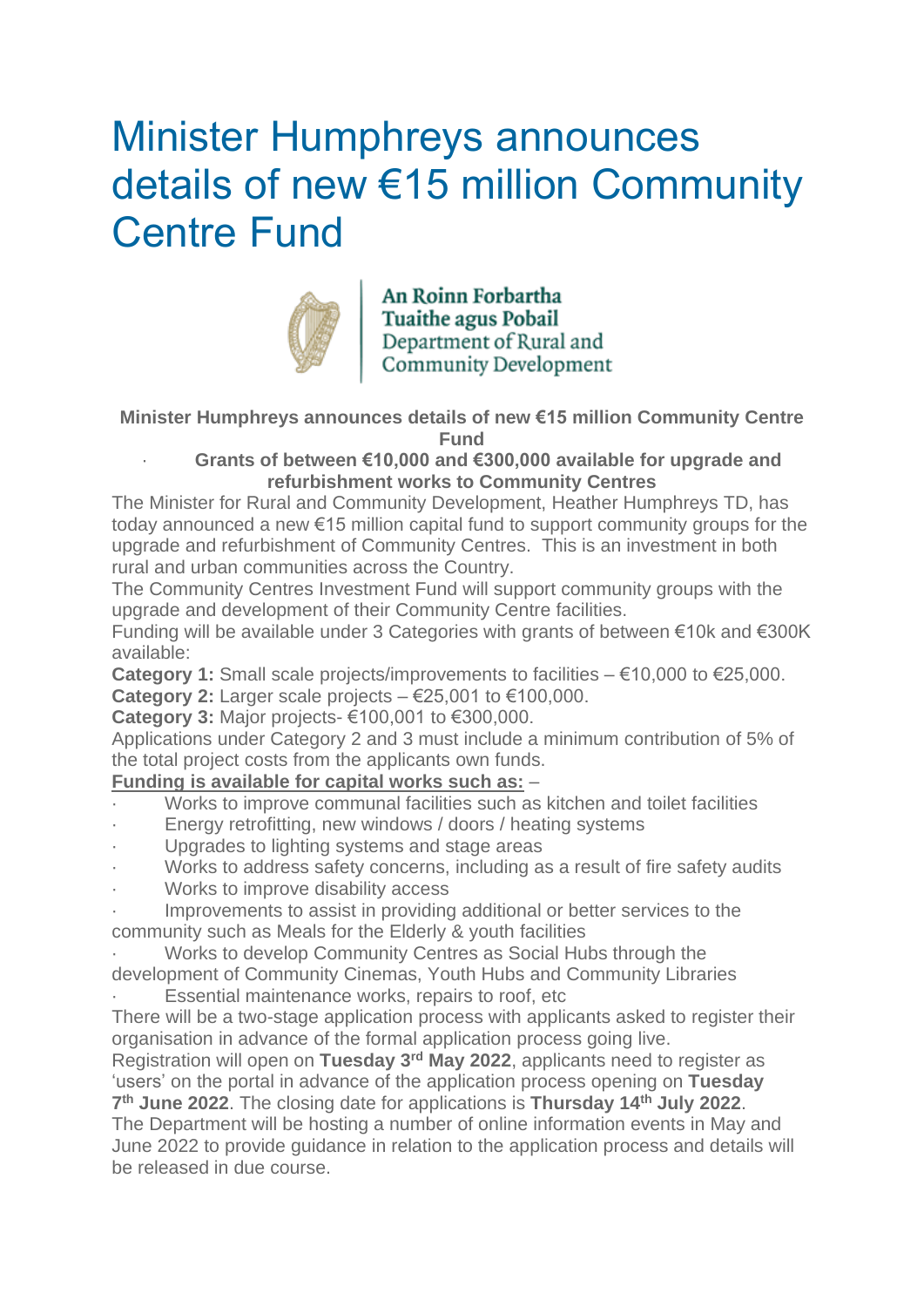Guidelines and a sample application form are now available at [www.gov.ie/drcd.](https://scanner.topsec.com/?t=fc3757bd9497787ec79d7222d42d9e8deae22049&u=www.gov.ie%2Fdrcd&d=1446&r=show) Community Groups are urged to familiarise themselves with the application process and criteria well in advance of submitting their application.

**Announcing the funding today, Minister Humphreys said:**

*"Community Centres are at the heart of every community in Ireland, rural and urban. "We need places for people to meet up, to play sport and engage in all sorts of activities whether it is meals for the elderly, indoor soccer or basketball, or providing a space for the local dramatic society to perform.*

*"This new fund is about supporting them to carry out vital upgrade works as well as enhancing the services and amenities they can provide to persons of all ages in their community.*

*"I am encouraging all community groups to look at this fund and think about how they can use it to improve their own local parish hall or community centre. Do you need new windows or doors? Does the stage or sound system need to be upgraded? Could you look at developing space for a Youth Hub or Community Cinema? "Community Centres are all about bringing people together in a locality. As Minister, I want to ensure Community Centres continue to be at the heart of our local parishes, towns and villages.*

#### **Also welcoming the Funding, Minister of State Joe O'Brien TD said:**

*"The newly announced Community Centres Investment Fund, will play a large part in supporting the development of Community Centres throughout the country both in rural and urban areas, allowing people to engage with their communities and the supports available. That is why I am committed to supporting the Community & Voluntary sector to maximise its impact in communities throughout Ireland."*

### **ENDS**

Contact: The Department of Rural and Community Development Press Office 076-1006843 / 087-1734633 [Press.office@drcd.gov.ie](mailto:Press.office@drcd.gov.ie)

#### **Notes to editor:**

The Community Centres Investment Fund will provide grants for larger projects, over €10k up to a maximum contribution of €300k towards capital costs.

· **Category 1:** Small scale projects/improvements to facilities €10,000 – €25,000.

· **Category 2:** Larger scale projects €25,001 to €100,000.

· **Category 3:** Major projects €100,001 to €300,000.

· Applications under Category 2 and 3 must include a minimum contribution of 5% of the total project costs from the applicants own funds.

The fund will provide grants of between €10k and  $€300k$  to include works such as:

- Energy retrofitting projects that reduce an organisation's carbon footprint.
- Works to address safety concerns, including as a result of fire safety audits.